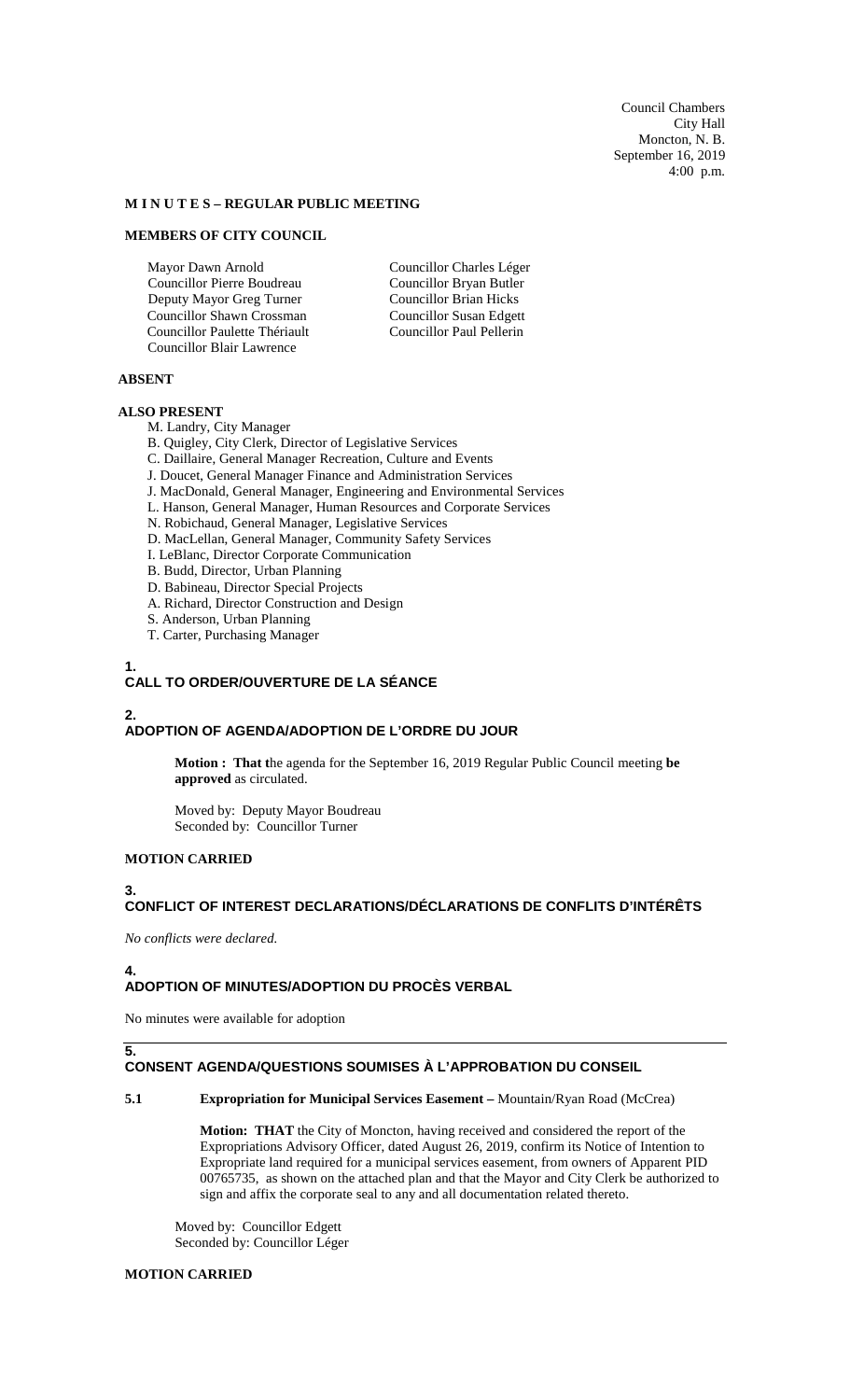#### **6. PUBLIC AND ADMINISTRATION PRESENTATIONS/ EXPOSÉS DU PUBLIC ET DE L'ADMINISTRATION**

### **6.1 PUBLIC PRESENTATIONS/ EXPOSÉS DU PUBLIC**

5 minutes

#### 6.1.1 **Rail Safety Week** – September 23-29, 2019 -

Mr. Pierre Bergeron, Inspector for CN Rail came before Council to discuss the upcoming Rail Safety Week. This year is the first North American-wide Rail Safety Week. CN is partnering with Operation Lifesaver (OL) to support Rail Safety Week in Canada and the U.S.

Statistics show that every day there is a crossing or trespassing incident on or near railway property.

Rail-related incidents have increased in 2017:

- Canada: 223 incidents, 72 fatalities
- U.S.: 3,131 incidents, 274 fatalities

Mr. Bergeron invited Mayor Arnold to sign the rail safety declaration.

#### 6.1.2 **Crandall University –** John Ohlhauser, Head Boxing Coach

Mr. Ohl Ohlhauser came before Council to promote the upcoming 2019 National College Boxing Association champions. Crandall University will welcome several other universities, including the US Army from East Point Military Academy, for an inaugural amateur boxing event on October 4, 2019.

# **Other Presentations/Autres présentations**

2 minutes

6.1.3 **Presentation – Manifestation pour l'Urgence Climatique** – 27 septembre'19 à Moncton – Lise Ethier

Ms. Ethier came before Council to discuss climate change. There will be a march on September 27, 2019 which will end at City Hall. The group is looking for the City's support for the following:

- Council and staff take part in the march.
- Have free public transit on that day.
- Have a forum at City Hall in Council Chambers from 1300-1500 on that day.

Deputy Mayor Boudreau indicated that he would attend the march; however, suggested that the forum be held outside in the square as it would accommodate much more participants.

#### **6.2 ADMINISTRATION PRESENTATIONS/EXPOSÉS DE L'ADMINISTRATION**  15 minutes

#### 6.2.1 **Emergency Measures Organization** – Post Dorian Hurricane Recap – Verbal update

Chief Landry came before Council to recap activities pre, during and post hurricane Dorian.

**Pre** – Administration met prior to the storm to determine cancellation or delays in activities that would be affected by the storm. Public Works staff drained some lakes within the city. The EMO center was activated as a level one. Extra staff were brought in and others were placed on call. Communications were sent out through social media.

**During the storm** – staff were busy - 41 flooded streets, 19 basements with water, 26 trees blocking streets and 9 trees blocking sidewalks. A total of 11 calls were received for inspection, 79 fire calls (normal day 15). At the peak of the storm 20,000 residents were left without power.

**Post** – Debriefing took place and some lessons learned from the storm – acquire generators for some structures, issue with radios at public works, and more charging stations being available for citizens.

Mr. MacDonald advised that a total of 121mm of rain fell on the City, and 6.5 meters at high tide were recorded. The last 15 years the city has worked diligently and spent money to upgrade infrastructure and these upgrades has proven beneficial for citizens of Moncton.

Councillor Léger requested that pre-established areas (e.g. fire stations) for people to go to for charging, warm up, get information, etc. Chief Landry advised that the coliseum and Crossman Center are designated as major reception areas. He will look into having the fire stations open as well for coffee/warming/charging stations.

Councillor Butler requested that a generator be placed at Codiac Transpo so that buses can be fueled, and there is no need to cancel service.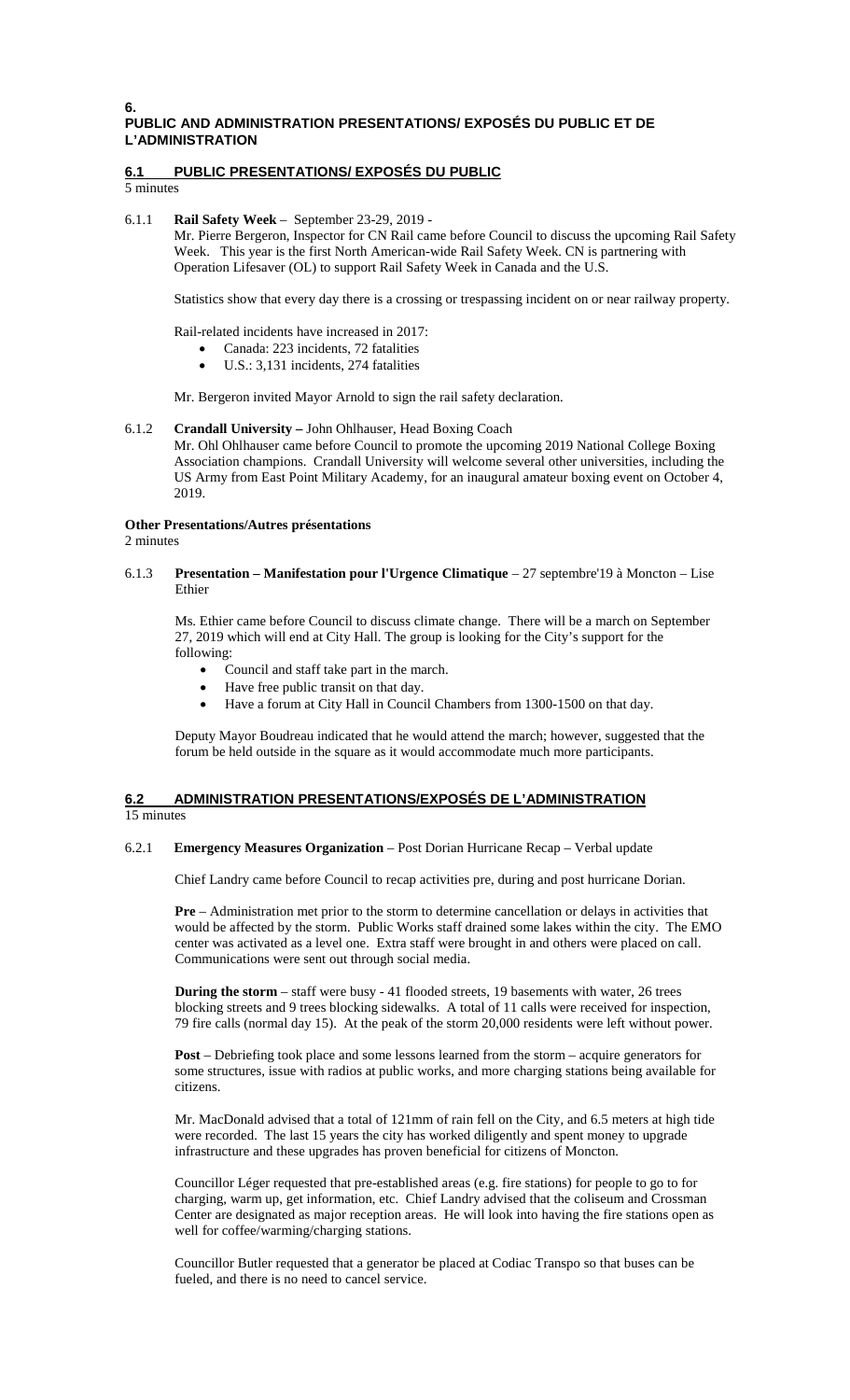## **7. PLANNING MATTERS/ QUESTIONS D'URBANISME**

7.1 **Public Hearing** – Amendment to an Existing Conditional Agreement for 11 Intercolonial Way – No objections were received.

At the August 19, 2019 Regular Public Meeting, Moncton City Council resolved that a public hearing be scheduled for today's public meeting for the consideration of objections to the proposed amendment.

Mr. Budd indicated that Administration had received an application from Jenny Lugar, WSP, on behalf of NBIMC Realty Corp. Lands managed by Fiera Properties, to amend an existing Conditional Zoning Agreement for 11 Intercolonial Way.

The amendment will remove the timeline from a previously approved rezoning agreement that expired in July 2019.

The statutory notice of the public hearing appeared in the newspapers August 24, 2019 while the second notice was mailed out to properties located within 100 metres of the subject site on August 28, 2019.

At its meeting of August 28, 2019 the PAC considered the proposed amendment and recommended that Council proceed with the amendment process subject to an amended conditional rezoning agreement including but not limited to the conditions noted in the recommendation below.

Mayor Arnold asked if anyone in the gallery opposed to the project and wished to address Council. No one present provided any opposition to the rezoning..

Mr. Budd and Ms. Langar fielded and answered Council's questions.

Mr. Budd advised Council that the extension to the timeline is to allow the developer ample time to find the appropriate tenants for the area.

#### *Mayor Arnold declared the public hearing closed at 4:47 p.m.*

**Motion: That** Moncton City Council proceed with the amendment process for the Conditional Zoning Agreement and the recommended amendments should be as follows:

- 1) That no parking be located between Vaughan Harvey Boulevard and a main building;
- 2) That a fully integrated pedestrian network be designed and built to link buildings within the site, provide access to the sidewalks along both frontages and provide access to the neighboring developments within the Business Park;
- 3) That, except for pedestrian connections, the existing berm and trees around the property be maintained and protected;
- 4) That all uses of land pursuant to this agreement shall conform with the provisions of the City of Moncton Zoning By-law, as amended from time to time, except as otherwise provided herein;
- 5) That nothing contained herein shall prohibit or in any way limit the Developer's right to apply for a variance pursuant to the provisions of the Community Planning Act

Moved by: Deputy Mayor Boudreau Seconded by: Councillor Lawrence

#### **MOTION CARRIED**

### **8. STATEMENTS BY MEMBERS OF COUNCIL/ EXPOSÉS DES MEMBRES DU CONSEIL**

#### *Greg Turner*

- Referenced the memorable first year of the Avenir Centre. He also acknowledged the contribution of the Wildcats for the success of the center this year.
- CHU Dumont Mystery Drive raised \$113,000.
- Represented the city at the celebration at the Battle of Britain -

### *Shawn Crossman*

• September 21, 2019 will mark the first annual Multiple of Myeloma Walk in Moncton.

#### *Paulette Thériault*

- Congratulated the appointments of the new poets laureate for the City of Moncton Kayla Geitzler and Jean-Philippe Raîche
- Invited the public Saturday, September 28, 2019 for the Doors Open Event in the city of Moncton.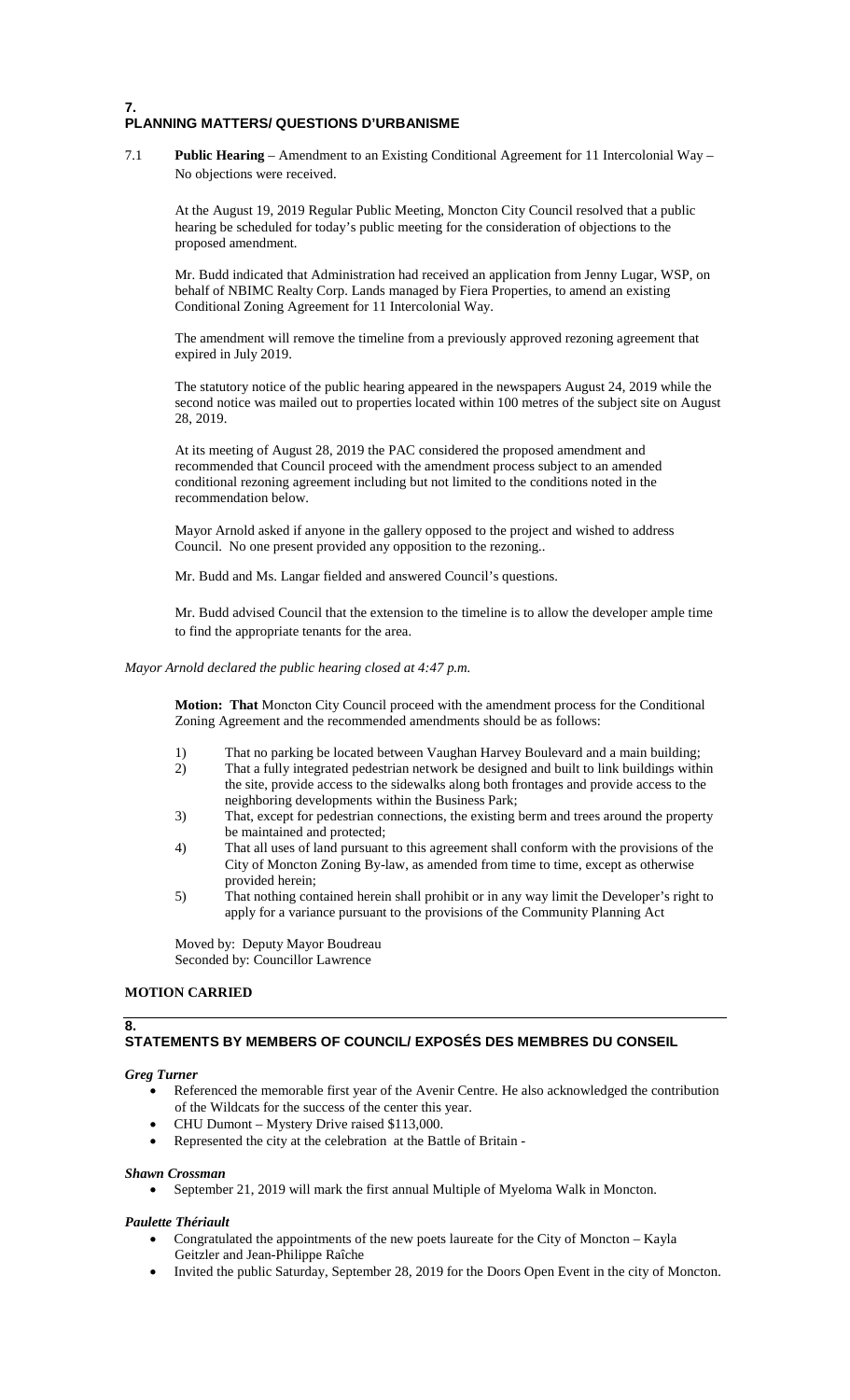#### *Bryan Butler*

- Thanked administration the work involved in moving police monument from Victoria Park to Boar Park.
- Attended the candlelight service for MADD Canada on September 15, 2019.
- Advised the public that on October 5, 2019 there will be an Art Walk in Downtown Moncton

#### *Paul Pellerin*

• Spoke of an article published in Times Transcript in regards to the Internal Auditor. The Internal Auditor has been off on an extended leave. At the time his leave began there were a total of 30 files opened . Councillor Pellerin questioned as to why the whistle blower email is being directed to HR. In regards to these email, he questions who is getting the emails, how many have been received, how are they maintained, and who is in charged with responding? He is seeking answers from the City Manager.

#### *Pierre Boudreau*

**9.**

- Spoke of the increase rate in crimes within the City of Moncton. Expressed his desire to have the superintendent address Council with comparative statistics for the past five years.
- Asked that the CRPA come before Council to provide information if there is a new policing plan to help officers.

### **REPORTS AND RECOMMENDATIONS FROM COMMITTEES AND PRIVATE MEETINGS/ RAPPORTS ET RECOMMANDATIONS DES COMITÉS ET RÉUNIONS À HUIS CLOS**

9.1 **Recommendation(s)** – Committee of the Whole – August 26, 2019

That City Council approve the proposed modifications to the Sidewalk Clearing Plan for the 2019/2020 season with the addition of a portion of sidewalk on the south side of Leopold Belliveau Street (813m) to the entrance of École L'Odyssée, and the section on Royal Oaks Blvd, north entrance (114m) on the north side which connects the previous sidewalk to Elmwood Drive.

Further information:

Since the August 26, 2019 Committee of the Whole meeting it has been brought to administration's attention that in conjunction with ongoing reconstruction projects on Shediac Road and the creation of additional sidewalk infrastructure in connection with the project, that there is a need to further add an additional 1,200 meters to the Sidewalk Clearing Plan for the 2019/2020 season. The addition of 1200 meters is included in the motion.

Moved by: Councillor Léger Seconded by: Councillor Crossman

### **MOTION CARRIED**

**10.**

### **REPORTS FROM ADMINISTRATION/ RAPPORTS DE L'ADMINISTRATION**

10.1 **Quotation QP19-112** – Five (5) Month Lease of One (1) Grader and Three (3) Loaders

**That** Quotation #QP19-112 – Five (5) Month Lease of One (1) Grader and Three (3) Loaders be awarded to the low bidder meeting the Terms, Conditions, and Specifications, being Maritime Case Ltd. for One (1) Only Wheel Loader with Wing and Plow (Option A) and Two (2) Only Wheel Loaders without Wings and Plows (Option B) for a Three (3) Year Lease Term, for the Total Quoted Lease Price of \$263,925.00, including H.S.T. @ 15%, with the option to extend the lease term for up to two (2) additional twelve (12) month periods, if it is in the City's best interest to do so.

Moved by: Councillor Pellerin Seconded by: Councillor Léger

### **MOTION CARRIED**

10.2 **Quotation QP10-011** – Janitorial Services – Codiac RCMP Detachment – 520 Main Street

That Quotation #QP19-011 for the provision of Janitorial Services – Codiac RCMP (520 Main Street) be awarded to the lowest Bidder meeting all Terms and Conditions, Specifications, and Requirements, being Maid-Exec Ltd., for the Total Annual Estimated Bid Price of \$54,494.03, including H.S.T. @15%, for a twelve (12) month period, with options to renew the agreement for up to a maximum of three (3) additional twelve (12) month periods, if it is in the City's best interest to do so.

Moved by: Councillor Léger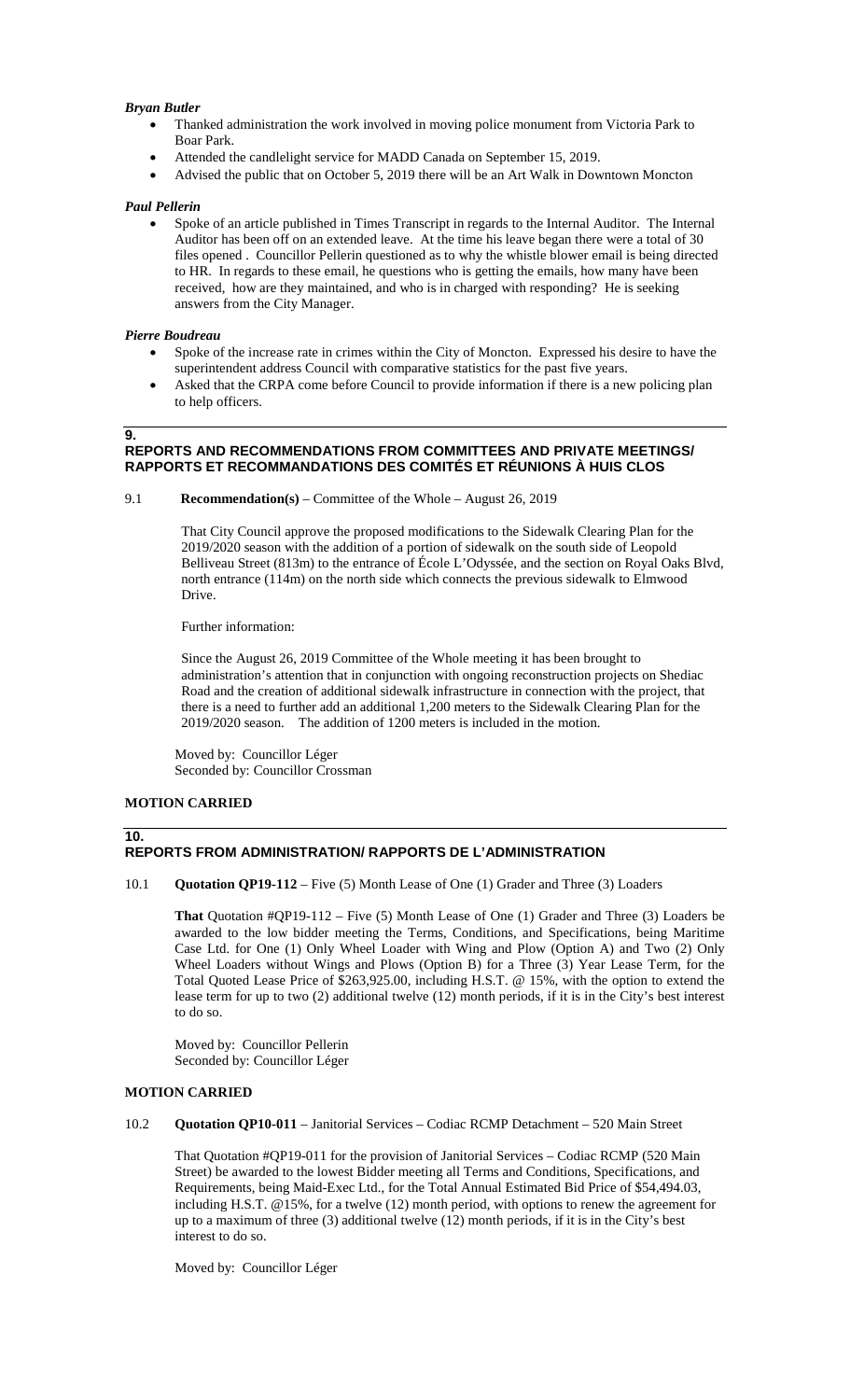### **MOTION CARRIED**

### **11.**

### **READING OF BY-LAWS/ LECTURE D'ARRÊTÉS MUNICIPAUX**

*Pursuant to Section 15.3(a) ii (A&B) of the Local Governance Act the following by-laws were*  posted on the City of Moncton Internet site for the required time period specified in the Act. The *by-laws receive second and third readings by title only.*

11.1 **A By-Law in Amendment of a By-Law** Relating to the Stopping Up and Closing of Highways within the City of Moncton, being By-Law T-202.42 (Second and Third Reading) (Maplewood Drive)

**Motion:** I would move that 2<sup>nd</sup> Reading be given to By-Law T-202.42.

Moved by : Councillor Crossman Seconded by : Councillor Léger

### **MOTION CARRIED**

*The City Clerk gave second reading to By-law T-202.42*

**Motion:** I would move that 3<sup>rd</sup> reading be given and that by-law T-202.42 be ordained and passed and the Mayor and City Clerk be authorized to affix the corporate seal thereto.

Moved by: Deputy Mayor Boudreau Seconded by: Councillor Crossman

### **MOTION CARRIED**

**12.**

*The City Clerk gave third reading to By-law T-202.42*

#### **NOTICES MOTIONS AND RESOLUTIONS/ AVIS DE MOTIONS ET RÉSOLUTIONS**

#### 12.1 **Application for financing** - Municipal Capital Borrowing Board

Resolution:

Application for Financing – Municipal Capital Borrowing Board

Be it Resolved that the Clerk and/or Treasurer and/or Mayor be authorized to issue and sell to the New Brunswick

Municipal Finance Corporation a Municipality of Moncton debenture in the principal amount of \$23,392,000 on such terms and conditions as are recommended by the New Brunswick Municipal Finance Corporation, and

Be it resolved that the Municipality of Moncton agree to issue post-dated cheques payable to the New Brunswick

Municipal Finance Corporation as and when they are requested in payment of principal and interest charges on the above debenture.

Moved by: Councillor Léger Seconded by: Councillor Lawrence

#### **MOTION CARRIED**

### **13.**

### **APPOINTMENTS TO COMMITTEES/ NOMINATIONS À DES COMITÉS**

**14.**

### **ADJOURNMENT/ CLÔTURE DE LA SÉANCE**

**Motion : That** the meeting **be adjourned**.

Moved by: Deputy Mayor Boudreau